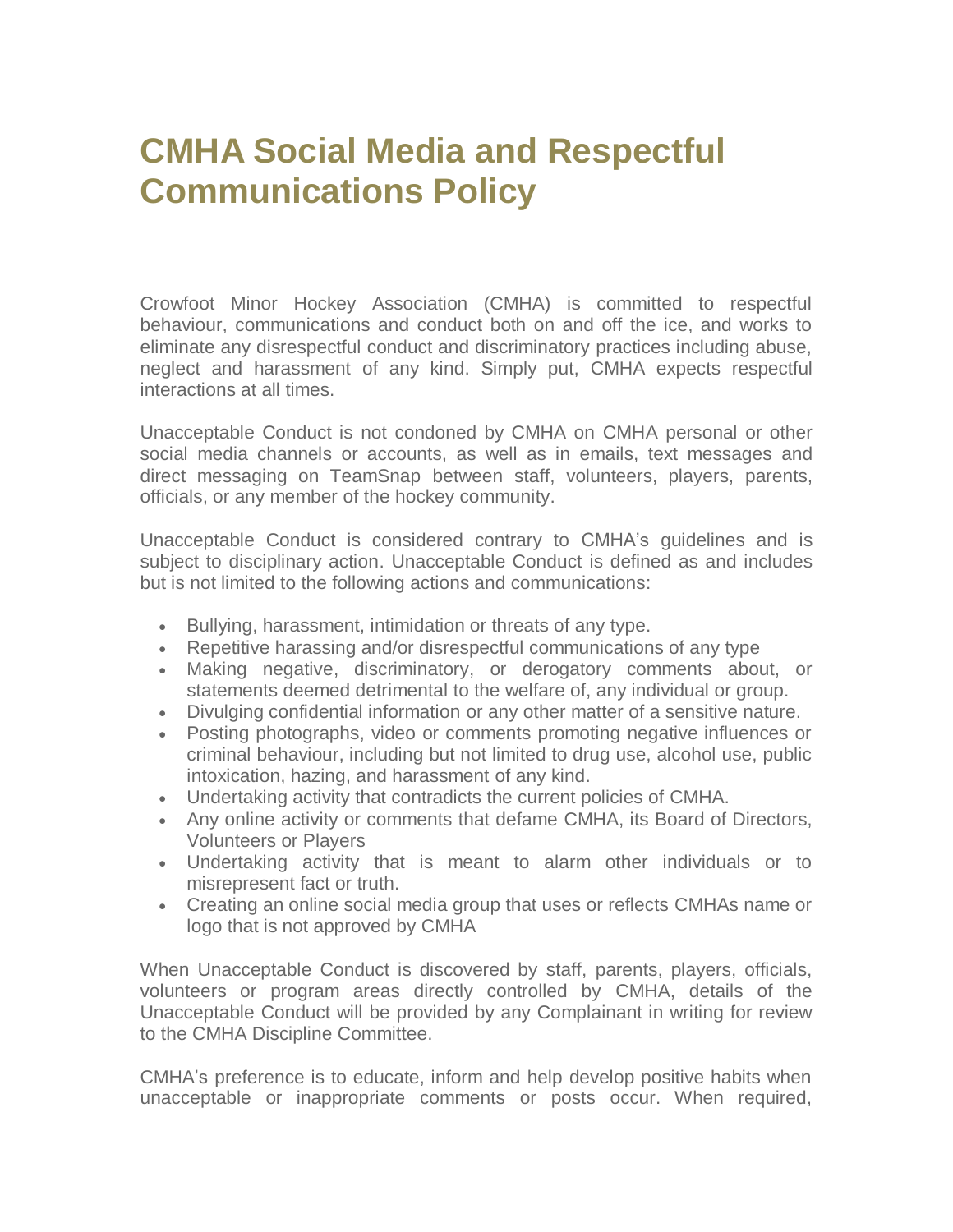disciplinary action or sanction will be assessed toward the individual making the unacceptable communication. Depending on the nature of the infraction, and any past discipline history, discipline or sanction may include but is not limited to, the individual being banned or blocked from CMHA's social media channels and CMHA email accounts, suspension from or removal as a CMHA Member in Good Standing, or the individual's Unacceptable Conduct may be referred to the Calgary Police Service, or other authorities being called.

# **PROCESS AND PROCEDURE**

When Unacceptable Conduct is identified which involves staff, players, members, volunteers or program areas directly controlled by CMHA, the following process will occur:

- 1. Acknowledgement: the Complainant`s allegation will be acknowledged by the President in writing.
- 2. Investigation: a thorough investigation will be conducted by an individual who is appointed by the CMHA Board in their sole discretion, with findings delivered to the CMHA Discipline Committee within a reasonable period of time. During the period of the investigation, confidentiality will be maintained by all parties to the investigation. During the investigation, If the Unacceptable Conduct occurred on a CMHA social media channel or CMHA email account or on TeamSnap, the individual will be blocked from having access to post on those channels or to those accounts.
- 3. Hearing: if the investigation determines sufficient evidence to proceed, the complainant and the individual will be notified and given the opportunity to present evidence to the Discipline Committee.
- 4. Sanctions: based on the evidence presented at the hearing, a determination will be made on whether a breach of the policy occurred and whether a sanction is required. A sanction will be delivered to the offending individual in writing.
- 5. Appeal: the individual may appeal the sanction, using the specified appeal process which will be provided to the individual in the written hearing decision.
- 6. Document retention: all documentation related to the hearing and appeal if any, will be on record with the CMHA and be held confidentially.

NOTE: Where the Unacceptable Conduct involves abuse, neglect or harassment of any type and the Conduct is of such a nature as to warrant legal authorities, and CMHA has a reasonable belief such Unacceptable Conduct has occurred, the matter may be turned over to the Calgary Police Service or other appropriate external authorities